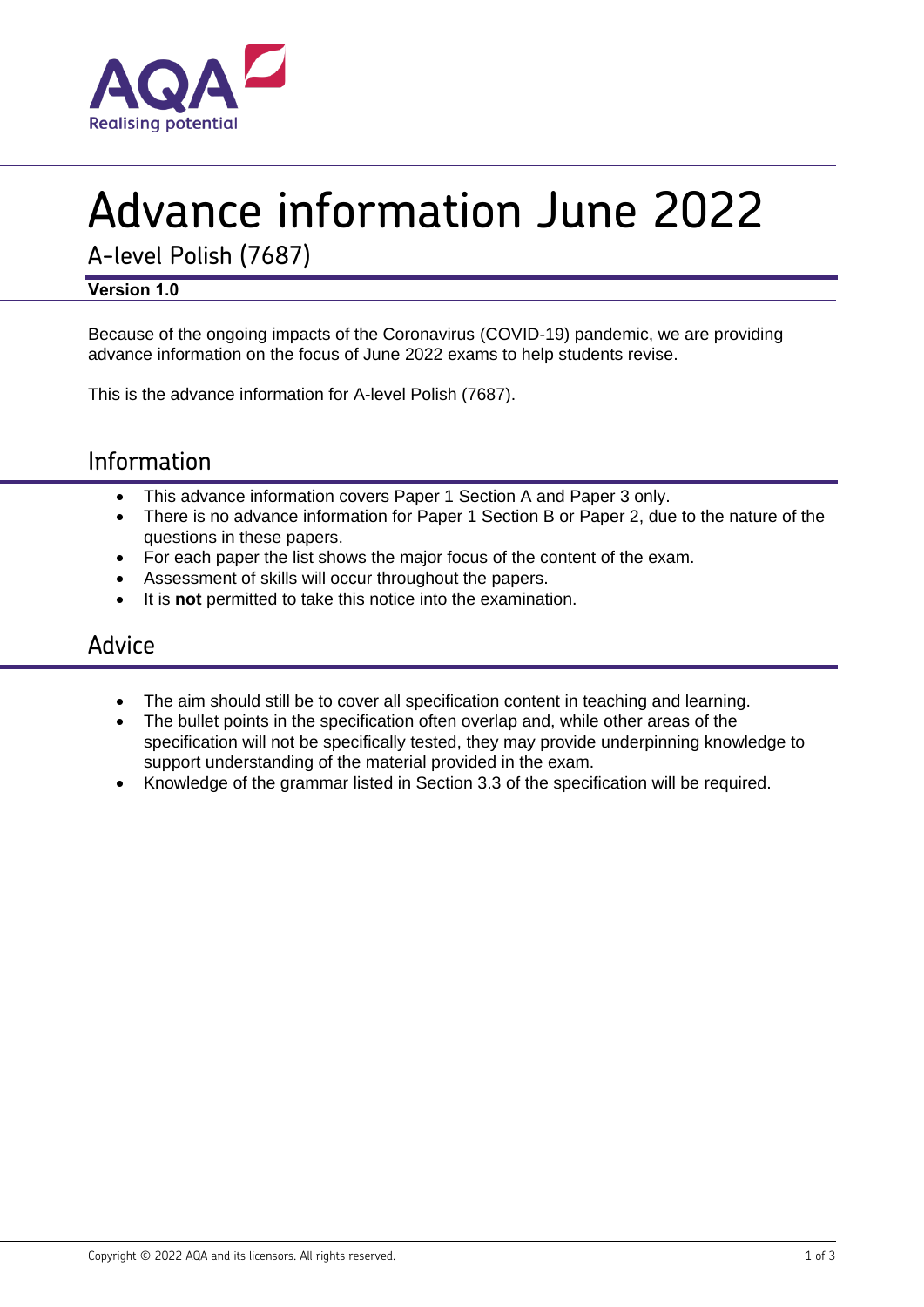# Focus of the June 2022 exam

• The information is presented in specification order and not in question order.

## **Paper 1 Section A: Reading and Writing**

#### **3.1.1 Theme: Aspects of Polish-speaking society: past and current trends**

#### **3.1.1.1 Sub-theme: The Polish family**

Changing roles within the family

#### **3.1.1.2 Sub-theme: The evolution of the digital world in Poland**

Social media – benefits and dangers

#### **3.1.2 Theme: Aspects of Polish-speaking society: past and current issues**

#### **3.1.2.2 Sub-theme: Impact of emigration on Polish society**

Advantages and disadvantages for Polish society

#### **3.2.1 Theme: Artistic culture in the Polish-speaking world past and present**

#### **3.2.1.1 Sub-theme: Festivals and traditions**

Social and economic impact

#### **3.2.2 Theme: Aspects of political life in Poland past and present**

#### **3.2.2.1 Sub-theme: Poland and the European Union**

The challenges of membership of the EU for Poland